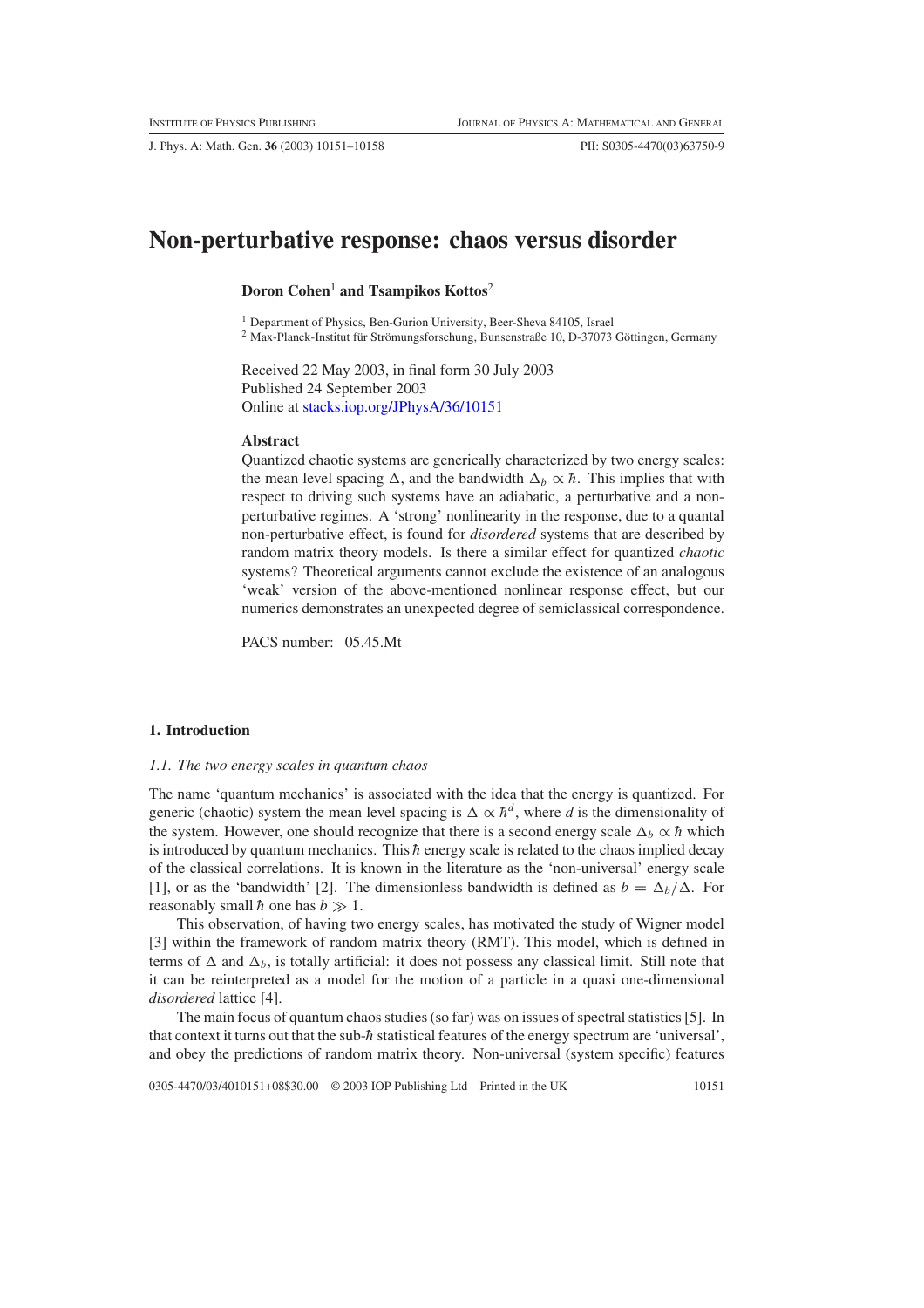are reflected only in the large scale properties of the spectrum (analysing energy intervals  $>\Delta_h$ ).

# *1.2. Regimes in the theory of driven systems*

In recent years we have made some progress in understanding the theory of driven quantized chaotic systems [6–9]. Driven systems are described by Hamiltonian  $\mathcal{H}(Q, P, x(t))$ , where  $x(t)$  is a time-dependent parameter. Such systems are of interest in mesoscopic physics (quantum dots), as well as in nuclear, atomic and molecular physics. The time-dependent parameter  $x(t)$  may have the significance of external electric field or magnetic flux or gate voltage. Linear driving  $x(t) = Vt$  is characterized by one parameter  $(V)$ , while more generally a periodic driving  $x(t) = Af(t)$  is characterized by both amplitude (A) and frequency  $(\Omega)$ . Due to the time dependence of  $x(t)$ , the energy of the system is not a constant of motion. Rather the system makes 'transitions' between energy levels, and therefore absorbs energy.

The main object of our studies is the energy spreading kernel  $P_t(n|m)$ . Regarded as a function of the level index *n*, it gives the energy distribution after time *t*, where *m* is the initial level. Having two quantal energy scales  $(\Delta, \Delta_b)$  implies the existence of different quantum mechanical (QM) *V regimes* [6, 7], or more generally  $(A, \Omega)$  *regimes* [8], in the theory of  $P_t(n|m)$ . Most familiar is the QM adiabatic regime (very small *V*), whose existence is associated with having finite  $\Delta$ . Outside of the adiabatic regime we are used to the idea that there is a perturbative regime, where the Fermi golden rule applies, leading to a Markovian picture of the dynamics, with well-defined transition rates between levels. Less familiar [6–8] is the QM non-perturbative regime (*V* is quantum mechanically large, but still classically small) whose existence is associated with the energy scale  $\Delta_b$ . As implied by the terminology, in the QM non-perturbative regime perturbation theory (to any order) is not a valid tool for the analysis of the energy spreading. Consequently, the Fermi golden rule picture of the dynamics does not apply there.

# *1.3. Linear response theory*

Of special importance (see the discussion below) is the theory for the variance  $\delta E(t)^2$  =  $\sum_{n} P_t(n|m)(E_n - E_m)^2$  of the energy spreading. Having  $\delta E(t) \propto A$  means *linear response*. If  $\delta E(t)/A$  depends on *A* we call it 'nonlinear response'. In this paragraph we explain that linear response theory (LRT) is based on the 'LRT formula'

$$
\delta E(t)^2 = A^2 \times \int_{-\infty}^{\infty} \frac{d\omega}{2\pi} \tilde{F}_t(\omega) \tilde{C}(\omega).
$$
 (1)

<span id="page-1-0"></span>Two spectral functions are involved: one is the power spectrum  $\tilde{C}(\omega)$  of the fluctuations, and the other  $\tilde{F}_t(\omega)$  is the spectral content of the driving. See equations [\(4\)](#page-4-0) and [\(5\)](#page-5-0) for exact definitions. A special case of equation [\(1\)](#page-1-0) is the sudden limit  $(V = \infty)$  for which  $f(t)$  is a step function, hence  $F_t(\omega) = 1$ , and accordingly

$$
\delta E = \sqrt{C(0)} \times A \qquad \text{('sudden' case)}.
$$
 (2)

<span id="page-1-1"></span>Another special case is the response for persistent (either linear or periodic) driving. In such case the long time limit of  $F_t(\omega)$  is linear in time (e.g. for linear driving  $(f(t) = t)$ ) we get  $F_t(\omega) = t \times 2\pi \delta(\omega)$ . This implies diffusive behaviour:

$$
\delta E(t) = \sqrt{2D_E t} \qquad \text{('Kubo' case)}.
$$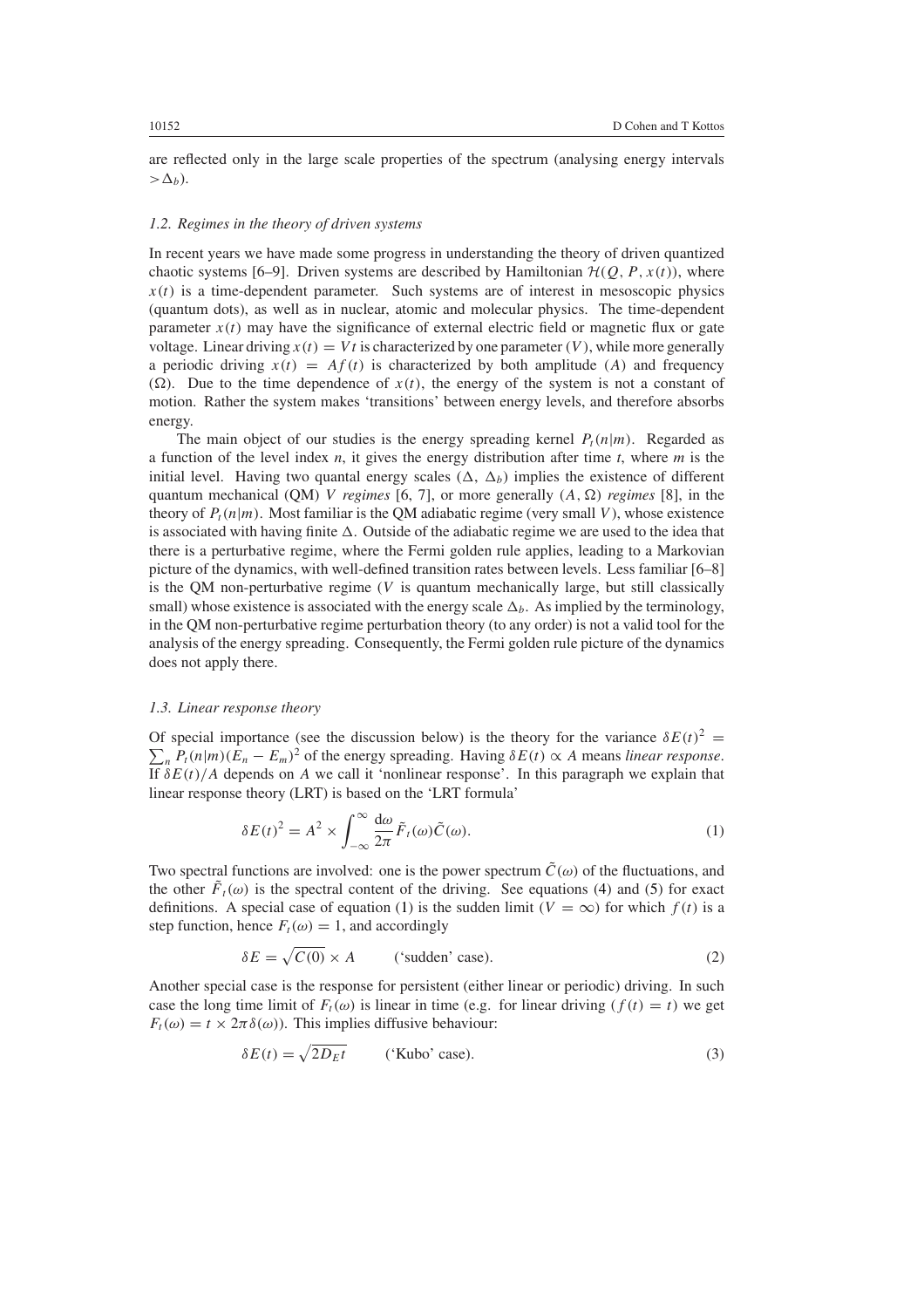In the latter case the expression for  $D_E \propto A^2$  is known as Kubo (or Kubo–Greenwood) formula, leading to a fluctuation–dissipation relation [9].

The LRT formula equation [\(1\)](#page-1-0) has a simple classical derivation<sup>3</sup>. From now on it goes without saying that we assume that the *classical* conditions on  $(A, \Omega)$  for the validity of equation [\(1\)](#page-1-0) are satisfied (no  $\hbar$  involved in such conditions). The question is *what happens to the validity of LRT once we 'quantize' the system. Can we trust equation [\(1\)](#page-1-0) for any*  $(A, \Omega)$ *?* Or maybe we can trust it only in a restricted regime? In previous publications [6–9], we were able to argue the following:

- (A) The LRT formula can be trusted in the perturbative regime, with the exclusion of the adiabatic regime.
- (B) In the sudden limit the LRT formula can be trusted also in the non-perturbative regime.
- (C) In general, the LRT formula cannot be trusted in the non-perturbative regime.
- (D) The LRT formula can be trusted deep in the non-perturbative regime, provided the system has a classical limit.

For a system that does not have a classical limit (Wigner model) we were able to demonstrate [8] that LRT fails in the non-perturbative regime. Namely, for Wigner model the response *δE(t)/A* becomes *A* dependent for large *A*, meaning that the response is nonlinear. Hence the statement in item (C) above has been established. We had argued that the observed nonlinear response is the result of a quantal non-perturbative effect. *Do we have a similar type of nonlinear response in the case of quantized chaotic systems?* The statement in item (D) above seems to suggest that the observation of such nonlinearity is not likely. Still, we argue below that this does not exclude the possibility of observing a 'weak' nonlinearity.

#### **2. Perturbation theory and linear response**

The immediate (naive) tendency is to regard LRT as the outcome of first-order perturbation theory (FOPT). In fact the regimes of validity of FOPT and of LRT do not coincide. On the one hand we have the adiabatic regime where FOPT is valid as a leading order description, but not for response calculation (see further details below). On the other hand, the validity of equation [\(1\)](#page-1-0) goes well beyond FOPT. This leads to the (correct) identification [6–8] of what we call the 'perturbative regime'. The border of this regime (in  $(A, \Omega)$  space) is determined by the energy scale  $\Delta_b$ , while  $\Delta$  is not involved. Outside of the perturbative regime we cannot trust the LRT formula. However, as we further explain below, the fact that equation [\(1\)](#page-1-0) is not valid in the non-perturbative regime, does not imply that it *fails* there.

We stress again that one should distinguish between 'non-perturbative response' and 'nonlinear response'. These are not synonyms. As we explain in the next paragraph, the adiabatic regime is 'perturbative' but 'nonlinear', while the semiclassical limit is 'nonperturbative' but 'linear'.

In the *adiabatic regime*, FOPT implies zero probability to make a transition to other levels. Therefore, to the extent that we can trust the adiabatic approximation, all the probability remains concentrated in the initial level. Thus, in the adiabatic regime, equation [\(1\)](#page-1-0) is not a valid formula: it is essential to use higher orders of perturbation theory, and possibly nonperturbative corrections (Landau–Zener [10]), in order to calculate the response. Still, FOPT provides a meaningful leading order description of the dynamics (i.e. having no transitions), and therefore we do not regard the adiabatic nonlinear regime as 'non-perturbative'.

<sup>&</sup>lt;sup>3</sup> For an elementary classical and quantum mechanical derivations of equation [\(1\)](#page-1-0), using either fixed or adiabatic basis see Appendices C and D of [7].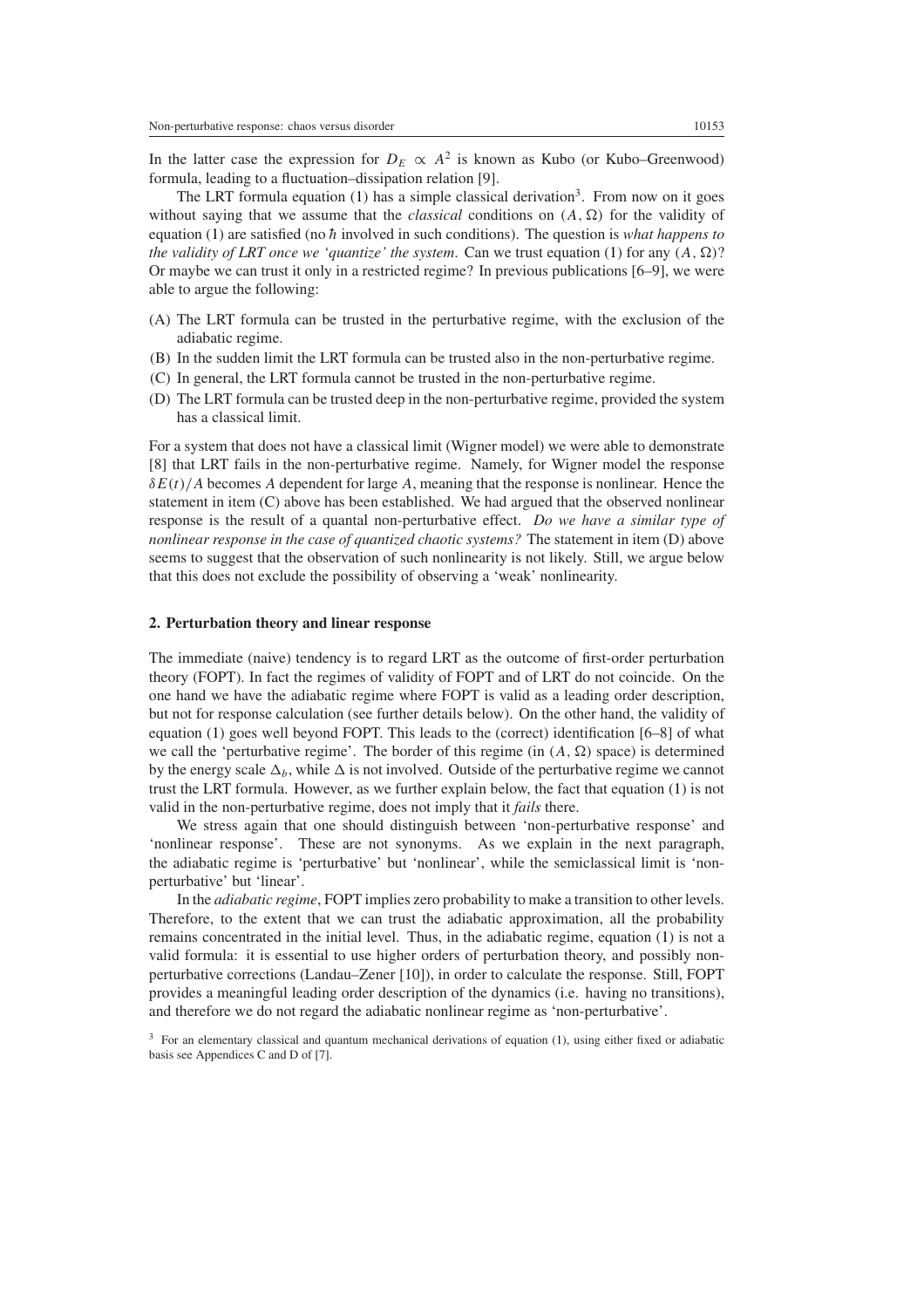In the *non-perturbative regime* the evolution of  $P_t(n|m)$  cannot be extracted from perturbation theory: not in leading order, neither in any order. Still it does not necessarily imply a nonlinear response. In contrast, the semiclassical limit is contained in the (deep) nonperturbative regime [8]. There, the LRT formula equation [\(1\)](#page-1-0) is in fact valid. But its validity is *not* a consequence of perturbation theory, but rather the consequence of *quantal-classical correspondence*.

# **3. The quest for non-perturbative response**

As stated above, an effect of nonlinear response due to the *quantum mechanical* nonperturbative nature of the dynamics, has been demonstrated so far only for Wigner model [8]. There, its existence is related to the *disordered* RMT nature of the model (see the discussion below). Semiclassical correspondence considerations seem to exclude the manifestation of this disorder-related nonlinearity in the case of quantized *chaotic* systems. In this paper, we explain that this does not exclude the possibility of having a 'weak' version of this effect. We also report the results of an intense numerical effort aimed at finding a 'weak' nonlinearity in the case of a simple low-dimensional quantized chaotic systems. To our surprise, an unexpected degree of semiclassical correspondence is observed.

It is appropriate here to clarify the notions of 'weak' and 'strong' effects. In the literature regarding the dynamics in disordered lattices one distinguishes between 'weak' and 'strong' localization effects. The former term implies that while the leading behaviour is classical (diffusion), there are 'on top' quantum mechanical corrections (enhanced return probability). In contrast to that the term 'strong' implies that the classical description fails even as a leading order description. In the literature regarding quantum chaos we have the effect of 'scarring', which should be regarded as 'weak' effect. 'Strong' quantum mechanical effects (e.g. dynamical localization in 1D kicked systems [13]) are non-generic: the leading order behaviour of generic quantized chaotic systems is typically classical. In the present context of driven systems, we use the terms 'weak' and 'strong' in the same sense: the adjective 'weak' is associated with the (conjectured) nonlinear response of quantized driven chaotic systems, while the adjective 'strong' is associated with the (established) nonlinear response in the corresponding RMT (Wigner) model.

# **4. The numerical findings**

How do we detect nonlinear response? The most straightforward way is to fix the pulse shape  $f(t)$  and to plot  $\delta E/A$  versus A. A deviation from constant value means 'nonlinear' response. The simulations below are performed for a quantized chaotic system. Due to obvious numerical limitations we will consider the response to one-pulse driving, rather than to persistent (periodic) driving. *The central question is whether the observed nonlinear effect is of semiclassical origin, or of novel quantum mechanical origin*. We deal with this issue below.

In our numerical simulations (figure [1\)](#page-4-1) we have considered a particle in a two-dimensional  $(d = 2)$  anharmonic well. This model (with deformation parameter  $x =$  const) is defined in [11, 12]. In the energy region of interest  $(E \sim 3)$ , the classical motion inside the two-dimensional well (2DW) is chaotic, with characteristic correlation time  $\tau_{cl} \sim 1$ . For the following presentation it is enough to say that the quantum mechanical Hamiltonian is represented by a matrix  $\mathcal{H} = \mathbf{E} + x(t)\mathbf{B}$ , where **E** is a diagonal matrix with mean level spacing  $\Delta \approx 4.3 \times \hbar^d$ , and **B** is a banded matrix. The bandwidth (in energy units) is  $\Delta_b = 2\pi \hbar / \tau_{cl}$ .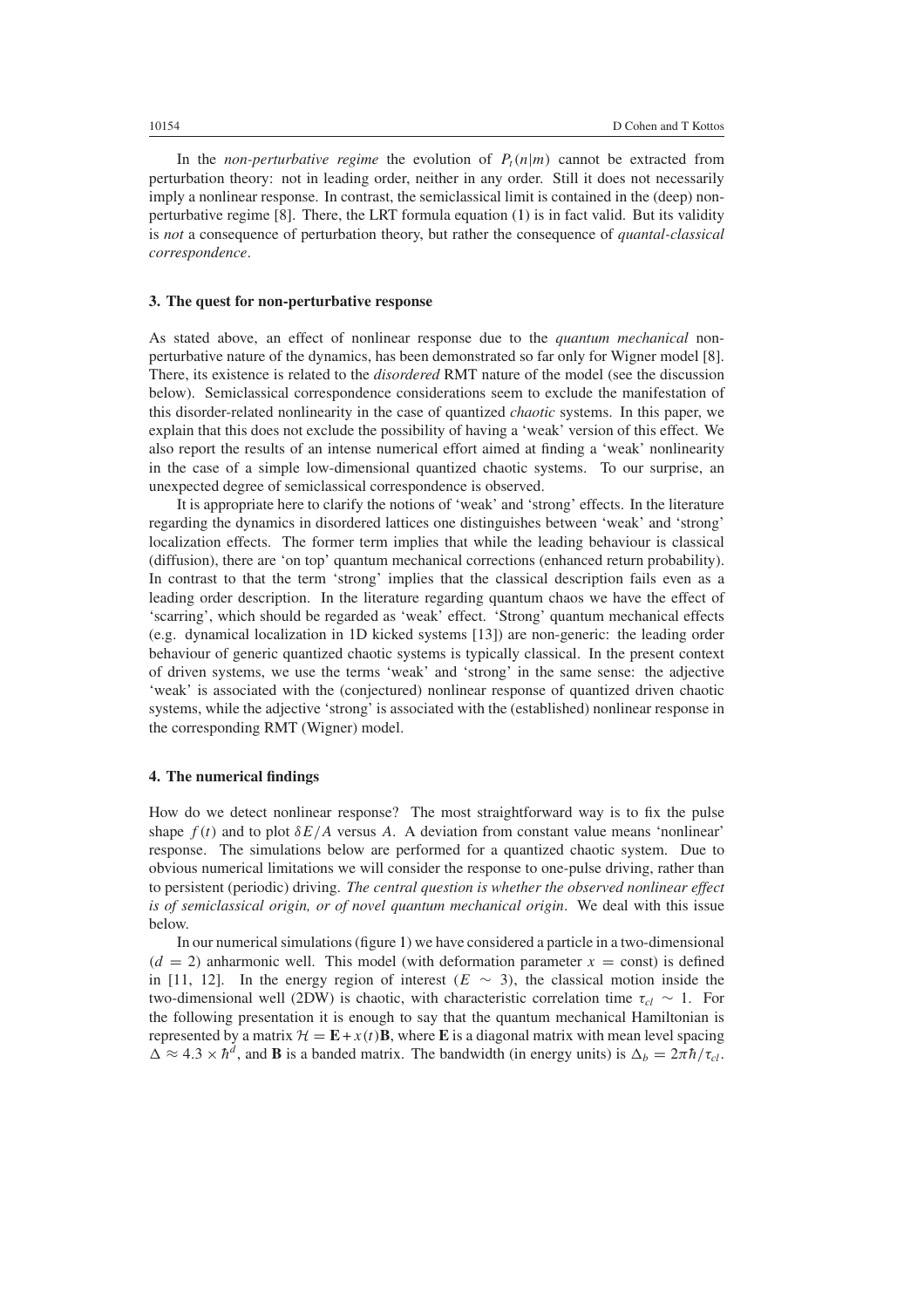

<span id="page-4-1"></span>**Figure 1.** The response  $\delta E/A$  as a result of a rectangular pulse  $(T = 0.375)$ . Deviation from *δE/A* = const implies nonlinear response. All the data are averaged over a number of different initial conditions. The simulations are performed with the 2DW Hamiltonian (circles), and also with the associated RMT model (stars). See text for explanations.



<span id="page-4-2"></span>**Figure 2.** Scaled versions of figure 1. The vertical scaling is aimed at removing the weak  $\hbar$ dependence of the bandprofile. In (*b*) the horizontal scaling is aimed at checking whether the deviation from linear response is in fact a quantal non-perturbative effect.

The bandprofile (see figure [2](#page-4-2) of [10]) is described by a spectral function which is defined as follows:

$$
\tilde{C}(\omega) = \sum_{n(\neq m)} |\mathbf{B}_{nm}|^2 2\pi \delta \left(\omega - \frac{E_n - E_m}{\hbar}\right)
$$
\n(4)

<span id="page-4-0"></span>with implicit average over the reference state *m*. The bandprofile, as defined above, can be determined from the classical dynamics. This means that  $\tilde{C}(\omega) \approx \tilde{C}^{cl}(\omega)$  where  $\tilde{C}^{cl}(\omega)$  is the Fourier transform of a classical correlation function  $C^{cl}(\tau)$ . The  $\hbar$  dependence of  $\tilde{C}(\omega)$  is relatively weak.

The driving pulse in our numerical simulations has a rectangular shape. This means  $f(0) = f(T) = 0$  and  $f(0 < t < T) = A$ , where  $T = 0.375$ . The spectral content of the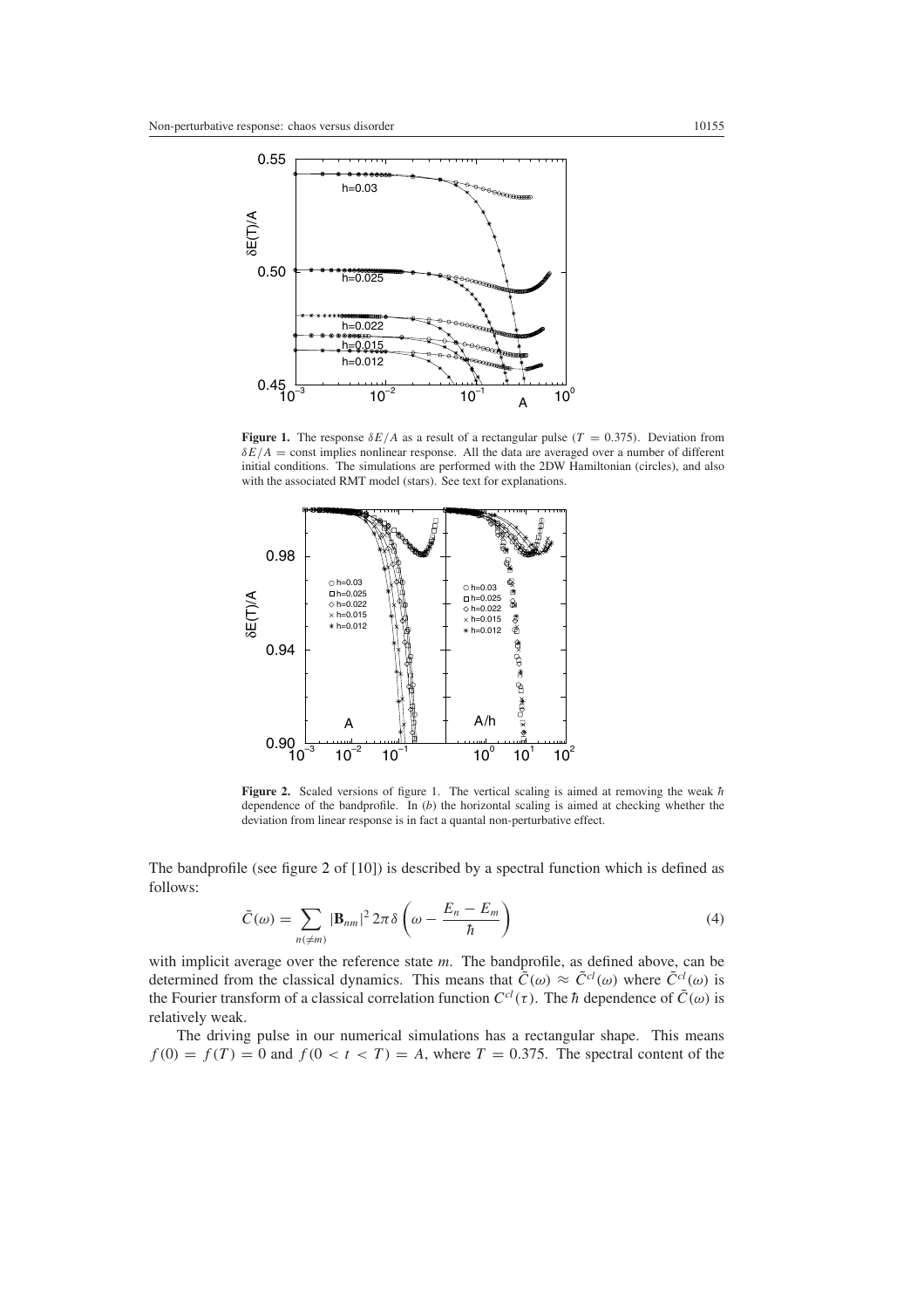<span id="page-5-0"></span>driving is defined as

$$
\tilde{F}_t(\omega) = \left| \int_0^t \dot{f}(t') e^{i\omega t'} dt' \right|^2.
$$
\n(5)

The spectral content of the driving after a rectangular pulse is  $F_t(\omega) = |1 - e^{i\omega T}|^2$ . We have also made simulations (not presented) with a driving scheme that involves a positive pulse +*A* followed by a negative pulse −*A*, with the intention of considering eventually a persistent (multi-cycle) periodic driving. However, we have realized that all the relevant physics is observed already in the single pulse case. Note that the regime diagram for either linear or (as in the following simulations) rectangular driving pulse, is greatly simplified, because the driving is characterized by only one parameter (*V* in the former case, *A* in the latter case).

Let us look carefully at the results of the 2DW simulations (figure [1\)](#page-4-1). For small *A* we see as expected 'linear response' meaning  $\delta E/A = \text{const}$ , as implied by equation [\(1\)](#page-1-0). Note that the 'constant' has a weak  $\hbar$  dependence (a 10% effect). This is due to the above-mentioned weak dependence of  $\tilde{C}(\omega)$  on  $\hbar$ . So this quantum mechanical effect is quite trivial, and has a simple explanation within LRT. Now let us look what happens for large *A*. We clearly see a 2% deviation from linear response. In what follows we discuss the reason for this nonlinear effect.

For the sake of comparison we also perform simulations with an effective RMT model that corresponds to the 2DW model Hamiltonian. The effective RMT model is obtained by randomizing the signs of the off-diagonal elements of the **B** matrix. The effective RMT Hamiltonian has the *same* bandprofile  $\tilde{C}(\omega)$  as the original (2DW) Hamiltonian. Therefore, as far as LRT equation [\(1\)](#page-1-0) is concerned, the response should be the *same*. Still we see that at the same *A* regime, as in the case of the 2DW simulations, we have deviation from linear response. However, this nonlinear deviation is much stronger.

Looking at the curves of figure [1,](#page-4-1) it is very tempting to regard the observed nonlinear  $2\%$ effect in the 2DW simulations as a 'weak' version of the 'strong' effect which is observed in the corresponding RMT simulations. However, the careful analysis below indicates that apparently this is not the case.

#### **5. Discussion and analysis**

In analysing the validity of the LRT formula, it is instructive to consider first the sudden limit equation [\(1\)](#page-1-0). This limit has been studied in [11]. The spreading profile  $P(n|m)$ , after the sudden change in *x*, depends on the amplitude *A* of the perturbation. (We omit the time index *t*, which is of no relevance in this limit.) The perturbative regime is  $A \leq A_{\text{nrt}}$ , where  $A_{\text{nrt}} = 2\pi\hbar/(\tau_{c}/\sqrt{C(0)})$ . For the 2DW simulations  $A_{\text{nrt}} = 5.3 \times \hbar$ . In the perturbative regime  $P(n|m)$  has a core-tail structure (the generalization of Wigner Lorentzian), and the variance  $\delta E^2$  is determined by the first-order tail component of the energy distribution. For  $A > A<sub>prt</sub>$  the spreading profile  $P(n|m)$  becomes non-perturbative. This means that the perturbative tail (if survives) is no longer the predominant feature. Thus the variance is determined by the non-perturbative component (the 'core') of the energy distribution. The remarkable fact is that the crossover from the perturbative *A* regime to the non-perturbative *A* regime is *not* reflected in the variance (see figure 5 of [11]). The agreement with equation [\(2\)](#page-1-1) is perfect. Taking into account the 'dramatic' differences in the appearance of  $P(n|m)$ , this looks quite surprising. In fact (see section 12 of  $[11]$ ) there is a simple proof<sup>4</sup> that equation [\(2\)](#page-1-1) remains exact beyond any order of perturbation theory, which means that it is exact even in the non-perturbative regime where perturbation theory is not applicable.

<sup>4</sup> We thank F M Izrailev for pointing out the existence of this proof in [3].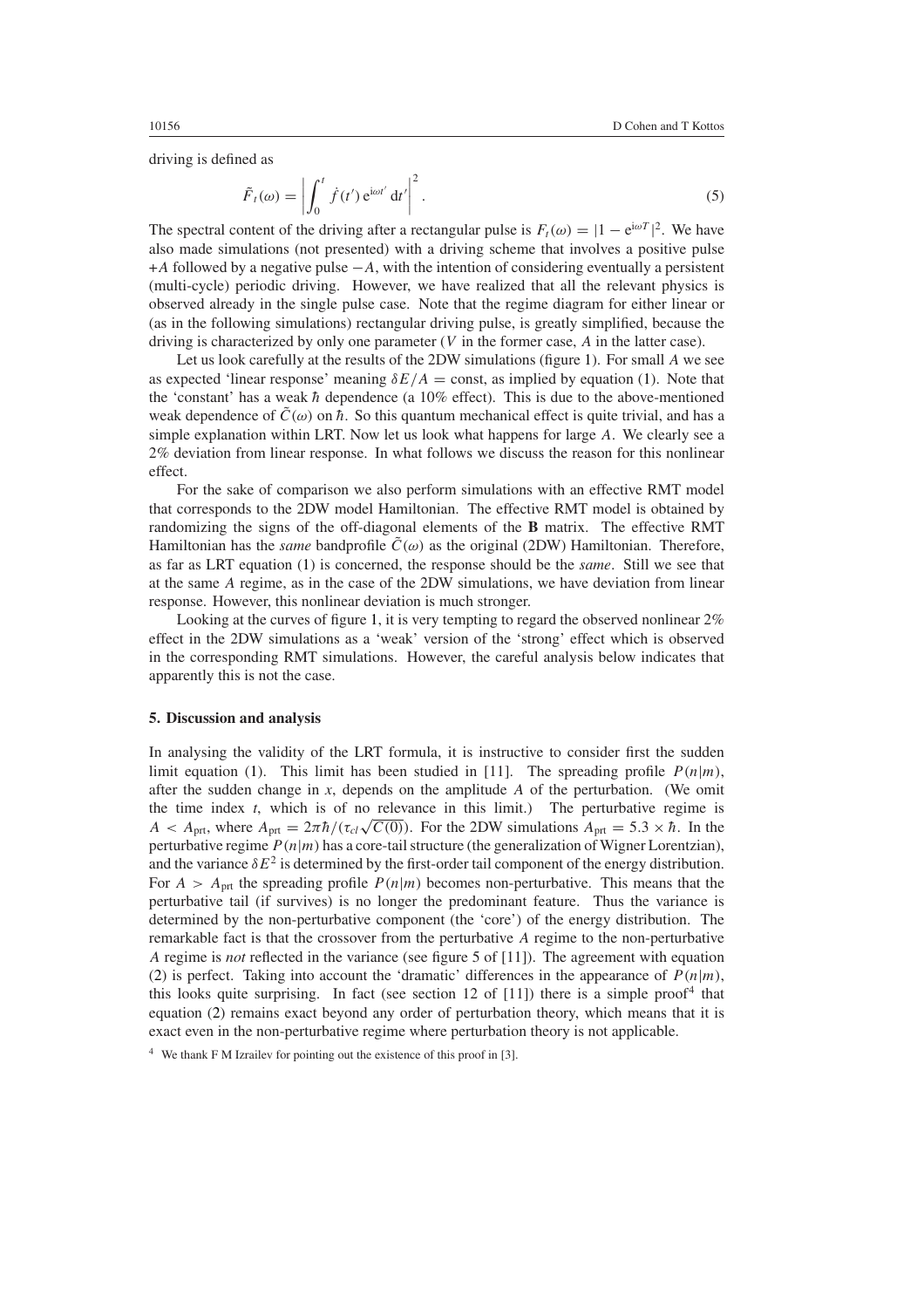We turn back to our simulations, where we have a rectangular pulse (rather than step function). Here the sudden limit does not apply, and the dynamics within the time interval  $0 < t < T$  should be taken into account. If we take an eigenstate of **E** and propagate it using  $E + AB$ , then we get in the classical case *ballistic* spreading followed by saturation. ('Eigenstate' in the classical case means microcanonical distribution.) This is true for any *A*. Quantum mechanically we observe in the 2DW model simulations a similar ballistic behaviour [12], whereas in the corresponding RMT model there is an intermediate stage of *diffusion* [12]. This diffusion is of non-perturbative nature, and it is related to the 'disorder' which is artificially introduced via the sign-randomization procedure. The strong nonlinear response effect [8] is a consequence of this diffusion.

Coming back to the 2DW model, we realize that there is no 'disorder' built into the model, and therefore no diffusion. Still, looking at figure [1,](#page-4-1) it is tempting to interpret the observed 2% nonlinear deviation as a 'weak' version of the strong nonlinear effect. Moreover, regarded as such, it vanishes, as expected, in the deep non-perturbative regime, which had been argued on the basis of semiclassical correspondence considerations [8].

In order to properly determine whether the dips in figure [1](#page-4-1) are the result of the QM non-perturbative nature of the dynamics, we have rescaled the vertical axis, and plotted the response once (figure  $2(a)$  $2(a)$ ) versus *A*, and once (figure  $2(b)$ ) versus  $A/\hbar$ . On the basis of the scaling we see that the strong nonlinear response in the RMT case is indeed the result of the quantal  $(h$ -dependent) non-perturbative effect. In contrast to that the  $h$ -independent scaling in the 2DW case, indicates that the nonlinear deviation there is of 'semiclassical' rather than of 'quantal non-perturbative' nature.

### **6. Conclusion**

In conclusion, theoretical arguments cannot exclude the existence of a 'weak' nonlinearity in the response of a driven quantized chaotic system, which is due to a quantum mechanical non-perturbative effect. But our careful numerics, regarding a simple low-dimensional system, demonstrates an unexpected degree of semiclassical correspondence. Our findings should be regarded as the outcome of an ongoing quest, which has not ended, and that aims to find novel quantum mechanical deviations from linear response theory.

# **Acknowledgments**

This work was supported by a grant from the GIF, the German-Israeli Foundation for Scientific Research and Development and by the Israel Science Foundation (grant no 11*/*02).

# **References**

- [1] Berry M V 1991 *Chaos and Quantum Systems* ed M-J Giannoni, A Voros and J Zinn-Justin (Amsterdam: Elsevier)
- [2] Feingold M and Peres A 1986 *Phys. Rev.* A **34** 591 Feingold M, Leitner D and Wilkinson M 1991 *Phys. Rev. Lett.* **66** 986 Feingold M, Gioletta A, Izrailev F M and Molinari L 1993 *Phys. Rev. Lett.* **70** 2936 Wilkinson M, Feingold M and Leitner D 1991 *J. Phys. A: Math. Gen.* **24** 175 Fyodorov Y V and Mirlin A D 1991 *Phys. Rev. Lett.* **67** 2405

[3] Wigner E 1955 *Ann. Math.* **62** 548 Wigner E 1957 *Ann. Math.* **65** 203 Flambaum V V, Gribakina A A, Gribakin G F and Kozlov M G 1994 *Phys. Rev.* A **50** 267 Casati G, Chirikov B V, Guarneri I and Izrailev F M 1993 *Phys. Rev.* E **48** R1613